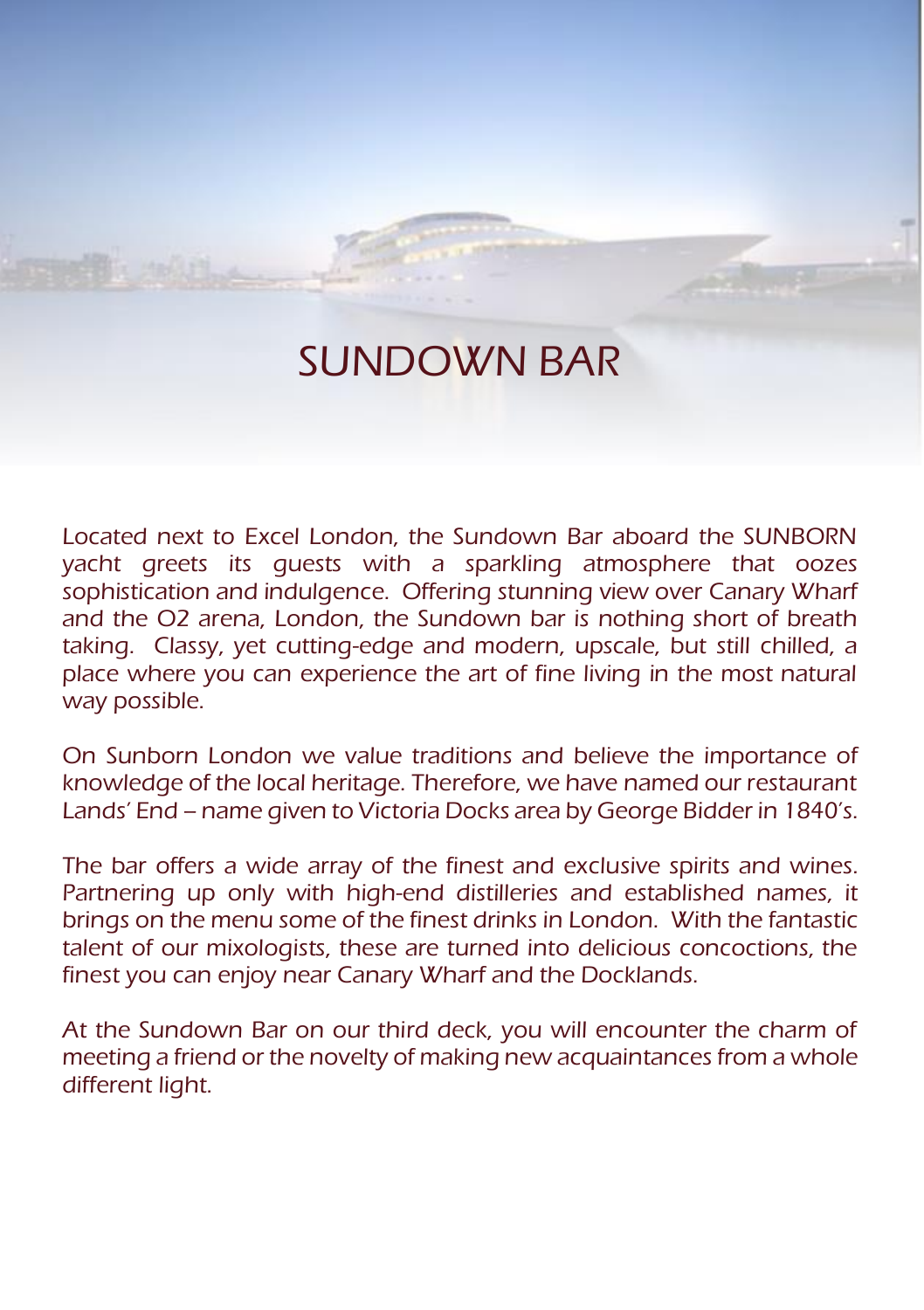# SUNDOWN BAR SNACKS

(Served between 12:00pm – 11:000pm)

## SMALL PLATES

| SOURDOUGH BREAD (V)<br>Virgin olive oil, aged balsamic         | £5.50 |
|----------------------------------------------------------------|-------|
| <b>BREADED WHITEBAIT</b><br>Mixed leaf salad, tartare sauce    | £9.50 |
| <b>SPICY CHICKEN WINGS</b><br>Blue cheese crème fraiche        | £9.50 |
| <b>BEETROOT FALAFEL (VV)</b><br>Whipped red pepper hummus      | £8.50 |
| TRICOLOR SALAD (V)<br>Tomato, mozzarella, avocado, basil pesto | £8.00 |

Items marked with a (v) and (VV) are suitable for vegetarians and vegan, respectively. Please notify your server of any specific food allergies you may have. The food and beverage team will do their best to provide you with the information that you need to help you to make your choice of food. A 12.5% discretionary service charge will be added to your bill. Prices are inclusive of VAT.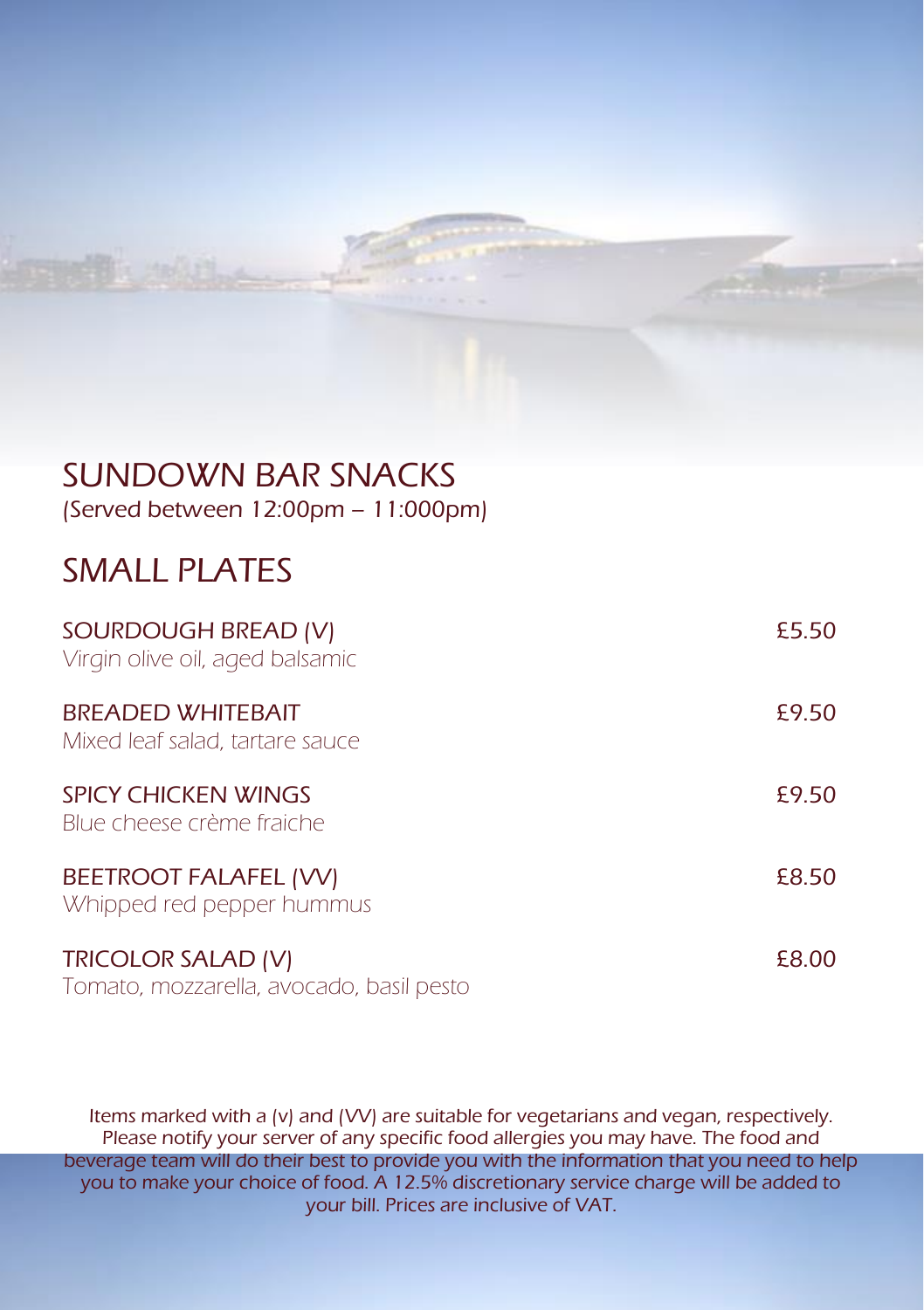# LARGE PLATES

ANTI PASTI **E** 18.00 Selection of five cured meats, pickles, piccalilli, sourdough

SMOKED CHICKEN CAESAR SALAD **2008** 2008 16.50

Romaine, baby gem, Parmesan, Caesar dressing, marinated anchovies, smoked chicken

### 'SUNBORN' BURGER £18.50

Beef, baby gem, beef tomato, tomato chutney, mature cheddar, smoked bacon, chunky chips, salad

### 'SUNBORN' FISH 'N' CHIPS £19.00

Beer battered haddock fillet, pea puree, tartare sauce, grilled lemon, chunky chips

VEGAN BURGER (VV) **E16.50** Soy protein, baby gem, beef tomato, tomato chutney, mature vegan cheddar, chunky chips, salad

## TAGLIATELLE (V) 6.50

Wild mushroom, fresh herbs, truffle cream sauce

Items marked with a (v) and (VV) are suitable for vegetarians and vegan, respectively. Please notify your server of any specific food allergies you may have. The food and beverage team will do their best to provide you with the information that you need to help you to make your choice of food. A 12.5% discretionary service charge will be added to your bill. Prices are inclusive of VAT.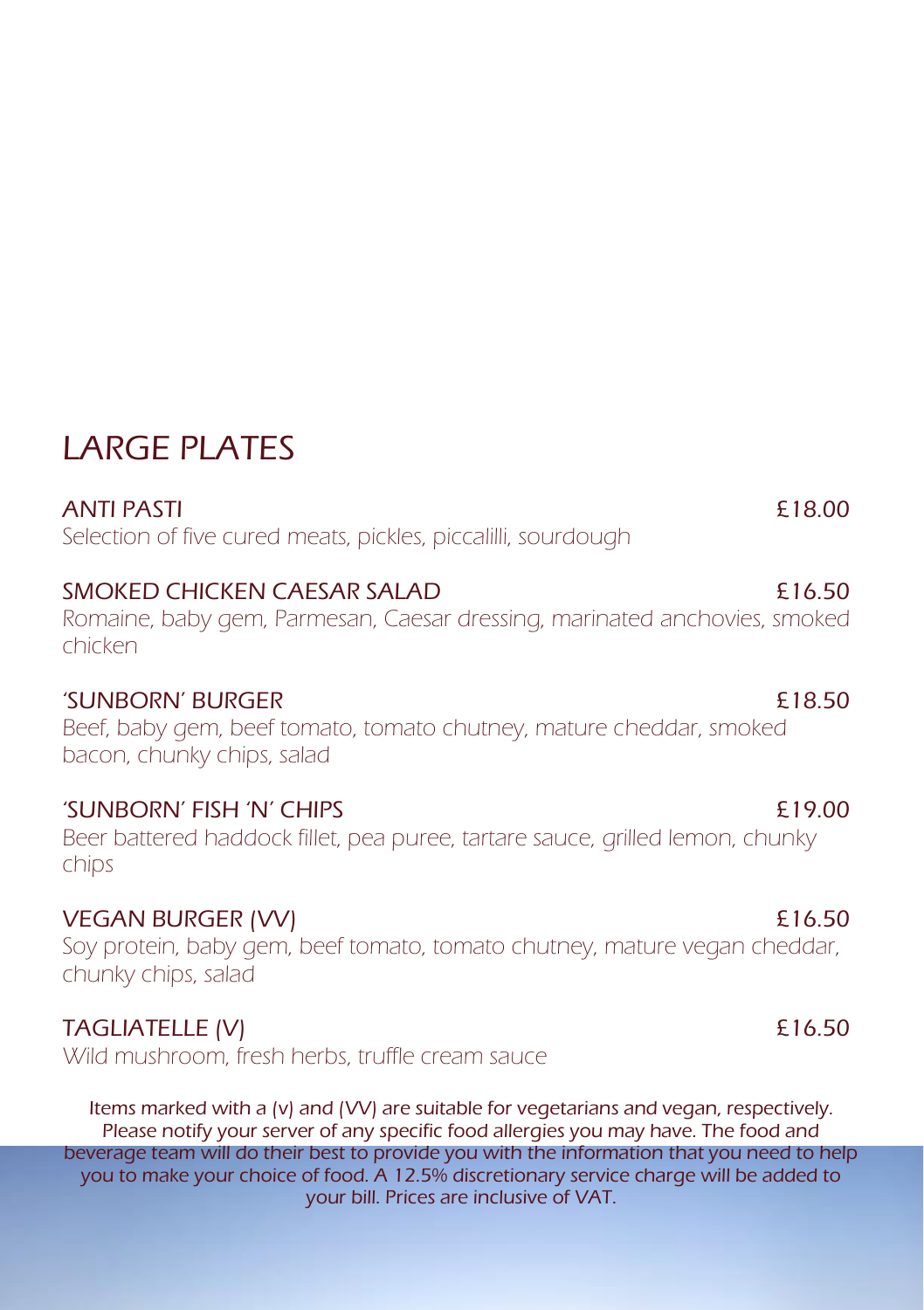# SIDES

| <b>SEASONAL HOUSE SALAD</b><br>ROSEMARY AND SEA SALT CHIPS                                                                                                                                                                      | £5.50<br>£5.50 |
|---------------------------------------------------------------------------------------------------------------------------------------------------------------------------------------------------------------------------------|----------------|
| <b>DESSERTS</b>                                                                                                                                                                                                                 |                |
| POTTED LEMON CURD<br>Raspberry sorbet                                                                                                                                                                                           | £8.00          |
| <b>PASSION FRUIT MOUSSE CAKE</b><br>Strawberry gel                                                                                                                                                                              | £8.50          |
| <b>DARK CHOCOLATE DELICE</b><br>Macerated strawberries                                                                                                                                                                          | £9.00          |
| <b>SELECTION OF ICE CREAMS</b><br>Clotted cream vanilla, chocolate, salted caramel, pistachio, mango sorbet,<br>lemon sorbet, raspberry sorbet                                                                                  | £8.00          |
| <b>CHEESE PLATTER</b><br>Chef's selection of four British cheese, grapes, celery sticks, biscuits, onion<br>chutney                                                                                                             | £14.00         |
| Items marked with a (v) and (VV) are suitable for vegetarians and vegan, respectively.<br>Please notify your server of any specific food allergies you may have. The food and                                                   |                |
| beverage team will do their best to provide you with the information that you need to help<br>you to make your choice of food. A 12.5% discretionary service charge will be added to<br>your bill. Prices are inclusive of VAT. |                |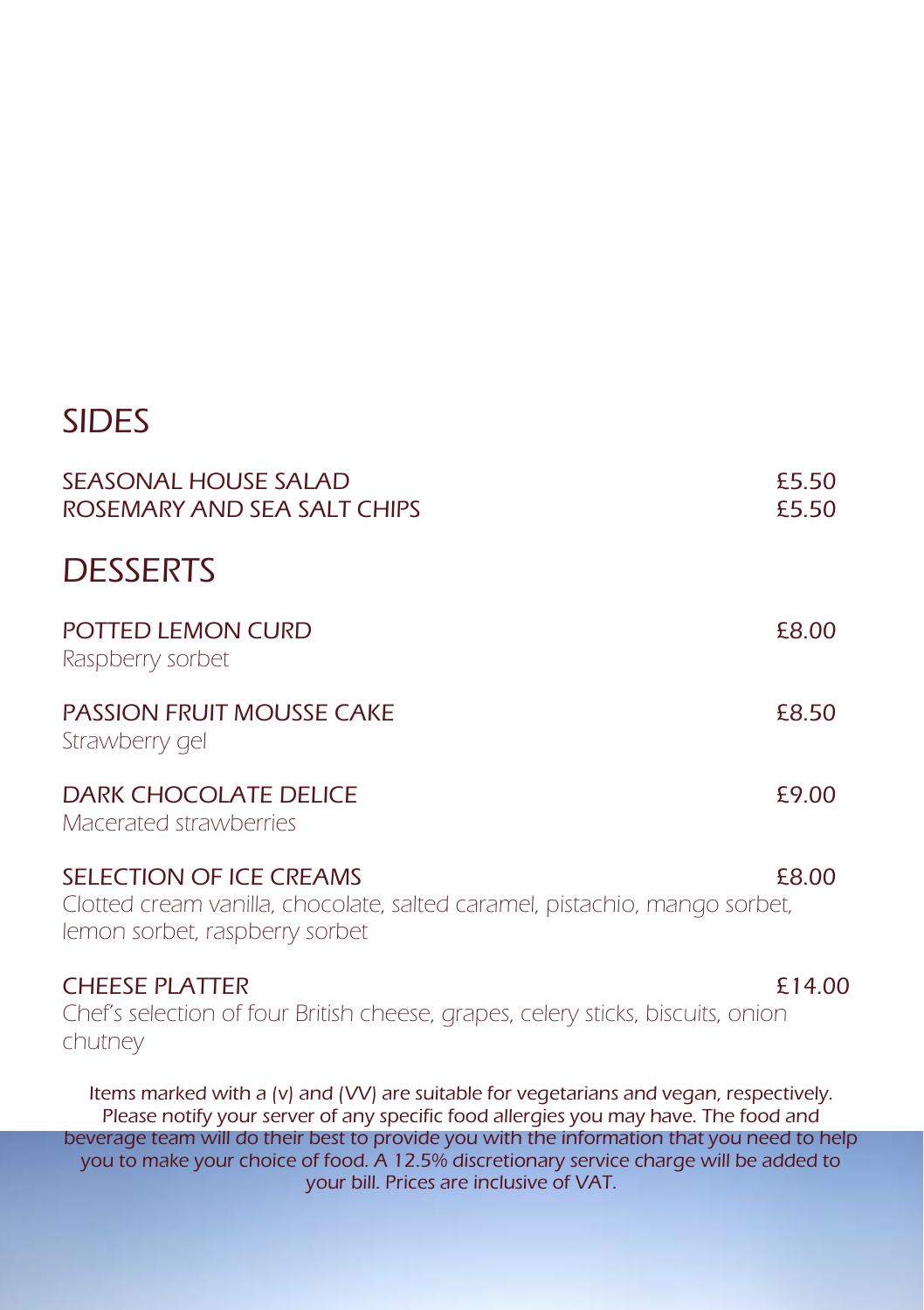# SUNDOWN BAR DRINKS

(Served between 12:00pm – 10:30pm)

#### 125ml Bottle ITALY, PROSECCO DOC SPUMANTE ADALINA £9.00 £40.00 **VENETO**

Straw yellow in colour with a persistent sparkle and pleasant fruity aromas

#### FRANCE, CREMANT DE LOIRE, PIERRE BISE £9.50 £42.50 LOIRE

Really fine bubbles, creamy mouth feel, zippy acidity. Ripe golden apple with notes of pecan, shortbread biscuit and hint of dried apricot. Really fresh with a long finish

#### FRANCE, CHAMPAGNE RIMBAUD **E14.50** £75.00 RÉSERVÉ BRUT NV

A floral, citrusy nose is matched by mineral notes making this a very elegant champagne style that can please all palates.

### FRANCE, ALFRED GRATIEN BRUT ROSÉ £17.00 £100.00

The robe is reminiscent of rose petals. The healthy effervescence builds to an attractive mousse. The initial aroma is fruity and floral. Wheat, biscuit and crème fraiche notes are detectable, as are hints of more roasted flavours.

### FRANCE, LAURENT-PERRIER LA CUVÉE BRUT £95.00

The wine's perfect balance between freshness and delicacy with fruity vine peach and white fruit flavours very present on the finish.

A 12.5% discretionary service charge will be added to your bill. Prices are inclusive of VAT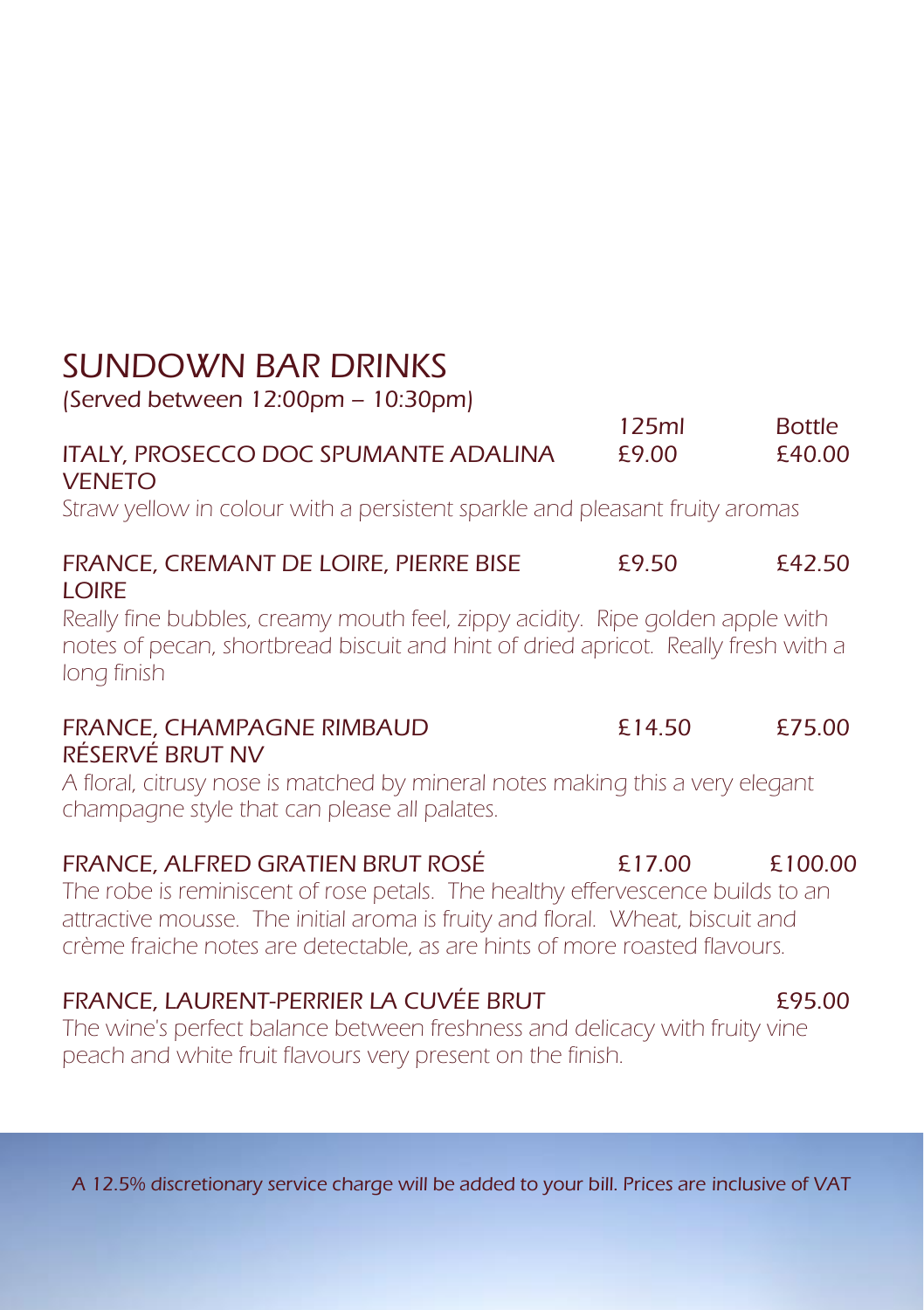| <b>WHITE WINES</b>                                                                                                                                                                 | 175ml  | <b>Bottle</b> |
|------------------------------------------------------------------------------------------------------------------------------------------------------------------------------------|--------|---------------|
| ITALY, GALASSIA GARGANEGA - PINOT GRIGIO<br><b>GARDA DOC, VENETO</b>                                                                                                               | £9.00  | £37.50        |
| Light, fresh, and easy drinking white from Italy. It has crisp, lemon citrussy notes<br>with a delicious streak of acidity making it tremendously attractive                       |        |               |
| CHILE, GOLETA SAUVIGNON BLANC<br><b>VALLE CENTRAL</b>                                                                                                                              | £9.50  | £38.50        |
| Classical sauvignon blanc with bright aromas of citrus fruits and herbaceous<br>notes of capsicum. A refreshing wine with crisp acidity that will have you<br>coming back for more |        |               |
| SOUTH AFRICA, RHANLEIGH CHARDONNAY<br><b>ROBERTSON</b>                                                                                                                             | £10.00 | £40.00        |
| Full of rich and ripe aromas of lemon, lime, and a touch of vanilla. This is a crisp<br>and elegant wine with a long finish and subtle hints of oak                                |        |               |
| SOUTH AFRICA, WAR HORSE CHENIN BLANC<br><b>STELLENBOSCH</b>                                                                                                                        | £10.50 | £42.00        |
| This chenin blanc is full of ripe apple and pear flavours as well as hints of<br>tropical fruit that are rounded out by a crisp, refreshing finish                                 |        |               |
| ROSÉ WINE                                                                                                                                                                          | 175ml  | <b>Bottle</b> |
| ITALY, PINOT GRIGIO BLUSH ROSÉ, DOC<br><b>DELLE VENEZIE TREVENEZIE</b>                                                                                                             | £9.00  | £37.50        |
| Color with pale pink hue. Aromas of wild strawberries on the nose are followed<br>by strawberry flavors on the palate. Light refreshing finish                                     |        |               |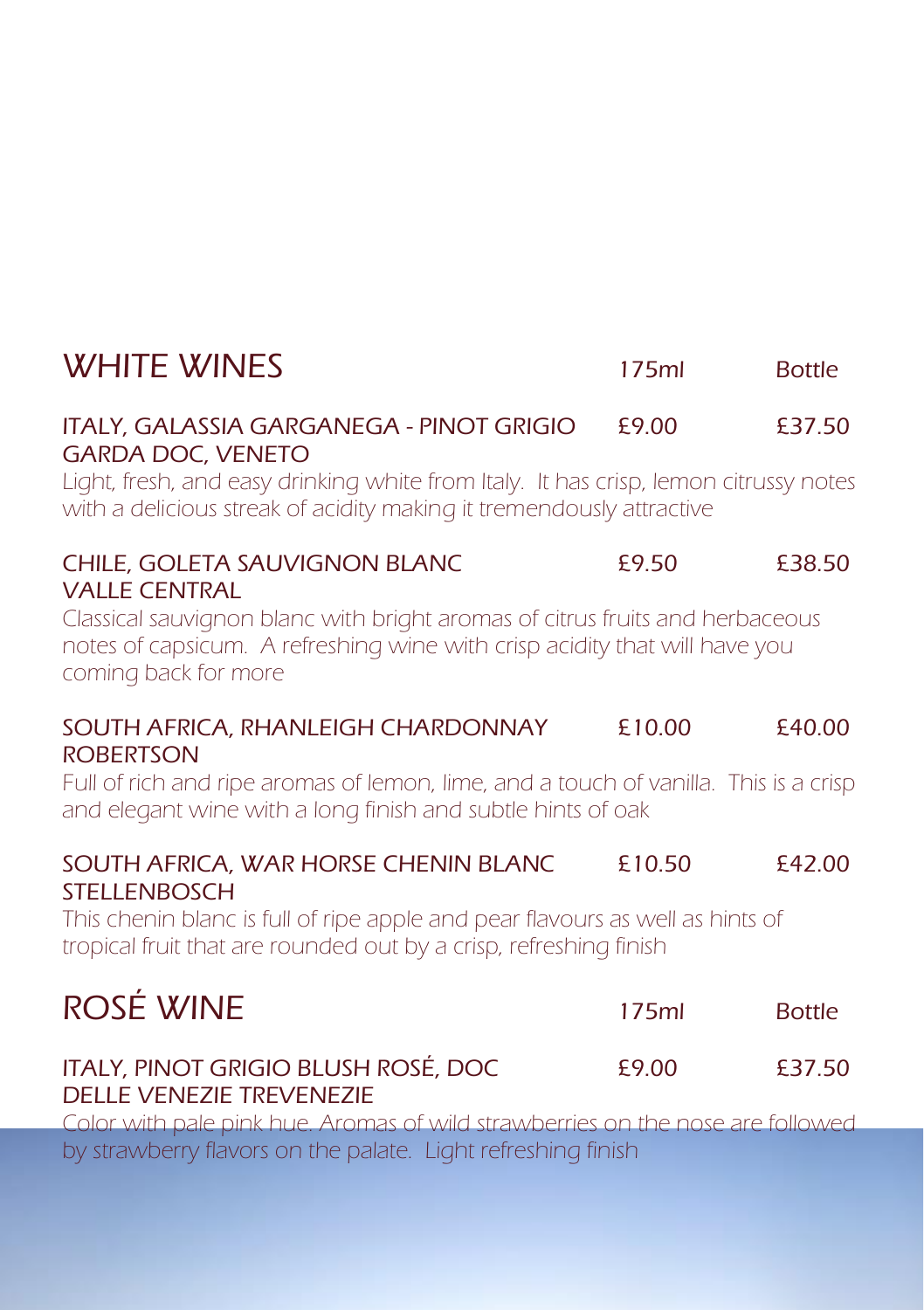| <b>RED WINE</b>                                                                                                                                                  | 175ml  | <b>Bottle</b> |
|------------------------------------------------------------------------------------------------------------------------------------------------------------------|--------|---------------|
| <b>ITALY, ROCCA SANGIOVESE</b><br><b>PUGLIA</b>                                                                                                                  | £9.00  | £37.50        |
| A lovely red-purple hue with youthful but soft aromas followed by flavours of<br>cherry, soft tannins, and well-balanced acidity on the palate                   |        |               |
| SOUTH AFRICA, CARE FOR WILD SHIRAZ<br><b>WESTERN CAPE</b>                                                                                                        | £9.50  | £38.50        |
| Very fresh and lively shiraz with blackberry flavours and aromas that are<br>supported with white pepper, spice and smoky notes                                  |        |               |
| FRANCE, LA SOURCE RESERVE ROUGE<br><b>IGP PAYS D'OC</b>                                                                                                          | £10.00 | £40.00        |
| This southern French blend has a creamy texture, with notes of sweet spices,<br>chocolate, and Grenache-led red fruit character                                  |        |               |
| SOUTH AFRICA, RHANLEIGH MERLOT<br>ROBERTSON, WESTERN CAPE                                                                                                        | £10.50 | £42.00        |
| Succulent flavours of ripe plum & blackcurrant, enhanced by hints of Coffee &<br>chocolate. Soft tannins lend a firm structure & long soft finish                |        |               |
| ARGENTINA, VALCHETA MALBEC<br><b>MENDOZA</b>                                                                                                                     | £11.00 | £45.00        |
| A textbook Malbec from Mendoza, with youthful, ripe blackcurrant aromas and<br>slight hints of dark chocolate. It is a deliciously balanced wine with a pleasing |        |               |

spicy finish 125ml measures available on request. A 12.5% discretionary service charge will be added

to your bill. Prices are inclusive of VAT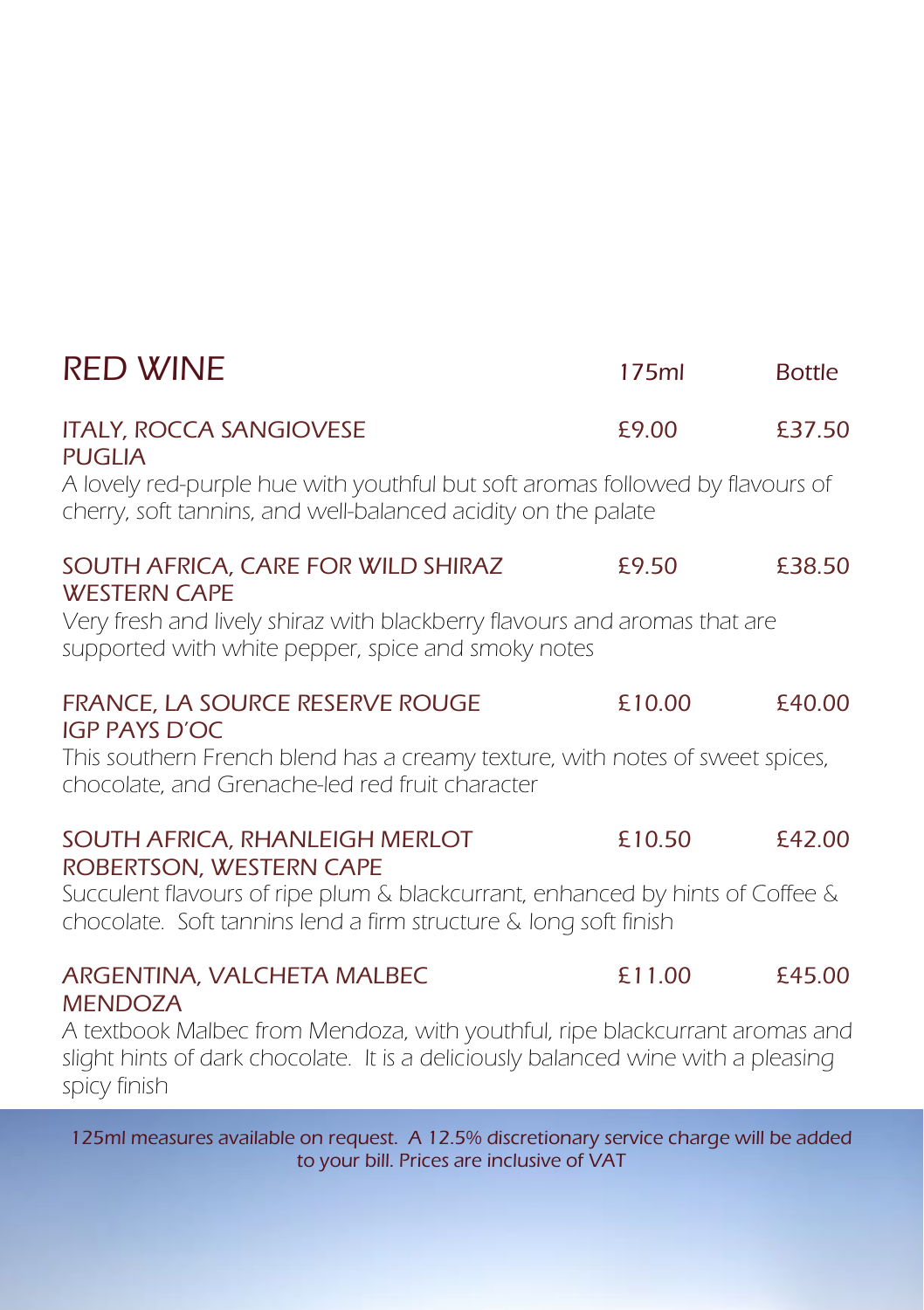# SUNBORN GIN SELECTION

| BEEFEATER LONDON DRY GIN<br>Lemon, orange                  | £12.00 |
|------------------------------------------------------------|--------|
| BEEFEATER PINK STRAWBERRY GIN<br>Strawberries, lemon       | £13.50 |
| <b>BOMBAY SAPPHIRE GIN</b><br>Lime, lemon, juniper berries | £13.50 |
| <b>TANOUERAY GIN</b><br>Lime, lemon, juniper berries       | £14.00 |
| <b>HENDRICK'S GIN</b><br>Cucumber, juniper berries         | £14.50 |
| <b>GIN MARE</b><br>Fresh rosemary, lime, olives            | £15.00 |
| <b>MONKEY 47 GIN</b><br>Fresh mint, lime wedges            | £16.00 |

25ml measures available on request. A 12.5% discretionary service charge will be added to your bill. Prices are inclusive of VAT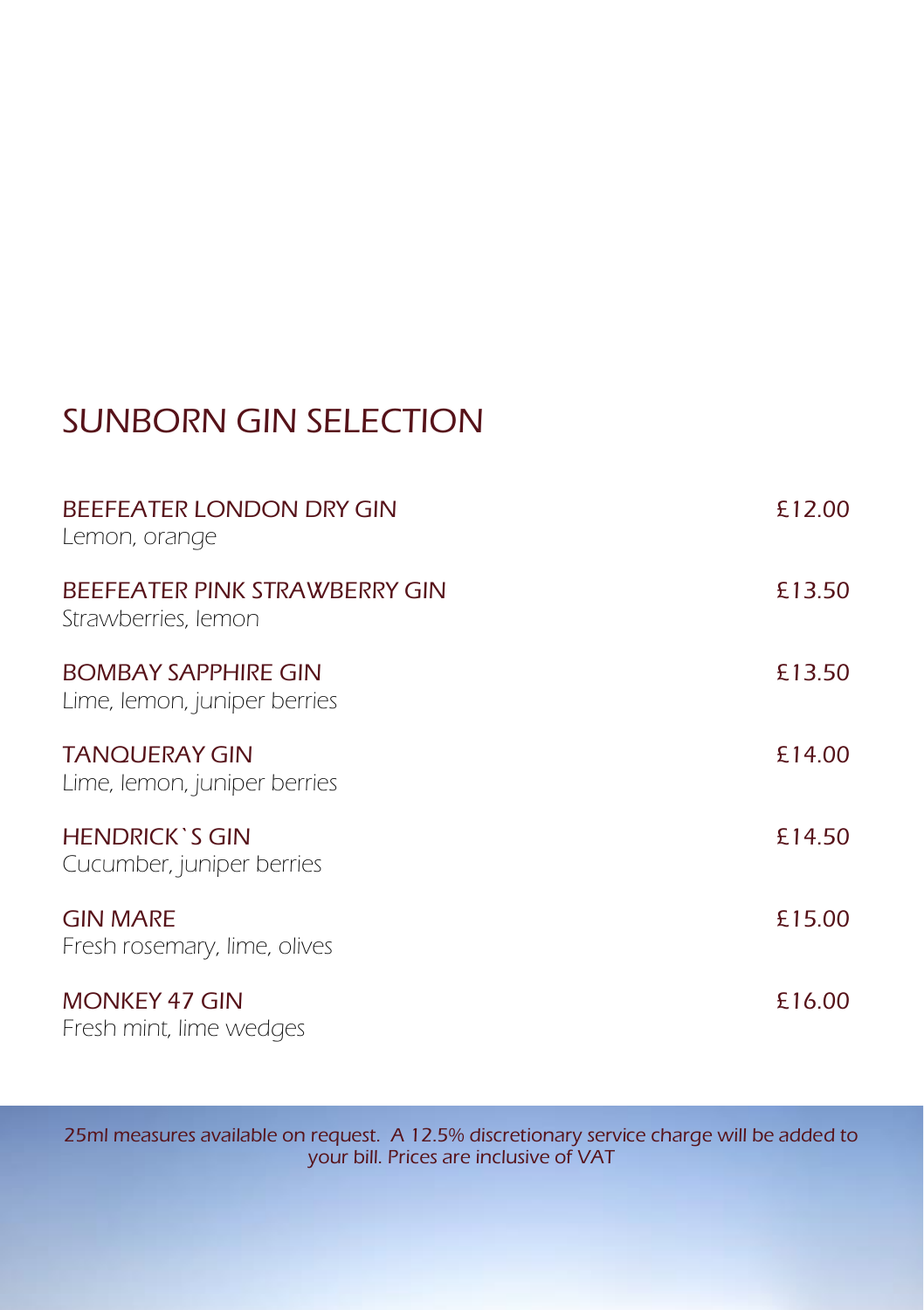# SUNBORN SIGNATURE COCKTAILS

| ROYAL VICTORIA BLUE ICED TEA<br>Absolut vodka, Beefeater gin, Bacardi rum, Jose Cuervo Gold tequila, Blue<br>Curacao, Triple Sec, Lime juice, lemonade | £18.00 |
|--------------------------------------------------------------------------------------------------------------------------------------------------------|--------|
| <b>HENDRICKS COOLER</b><br>Hendricks, Midori, cucumber, lemon juice, sugar syrup, ginger beer                                                          | £18.00 |
| <b>ALMOND NEGRONI</b><br>Beefeater, Disaronno, Campari, Martini rosso                                                                                  | £18.00 |
| STRAWBERRY VANILLA MOJITO<br>Bacardi, strawberry, lime, mint, lime juice, vanilla sugar, lemonade                                                      | £18.00 |
| ELDERFLOWER MARTINI<br>Absolut vodka, St Germain elderflower liqueur, Martini extra dry                                                                | £18.00 |
| BAHAMA MAMA<br>Bacardi, Malibu, Captain Morgan Dark Rum, Coconut puree, pineapple juice,<br>grenadine syrup                                            | £18.00 |
| <b>ENZONI</b>                                                                                                                                          | £18.00 |

Beefeater Gin, Campari, peach and jasmine soda, grapes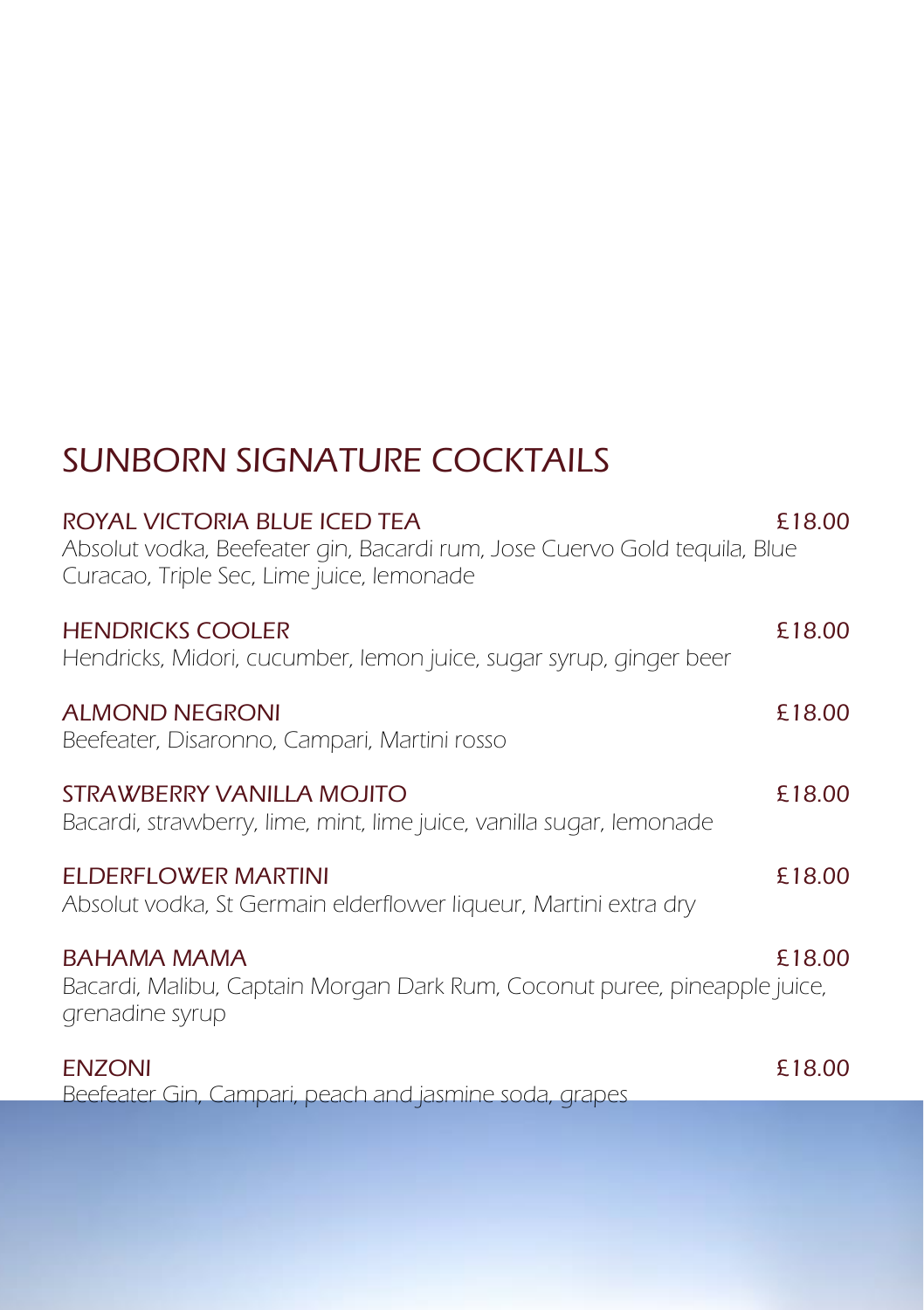# SUNBORN SIGNATURE MOCKTAILS

| <b>STRAWBERRY ROSE LEMONADE</b><br>Fresh strawberries, rose syrup, lemonade                                            | £9.50                                              |
|------------------------------------------------------------------------------------------------------------------------|----------------------------------------------------|
| <b>BERRY MOJITO</b><br>Fresh Strawberries, raspberries, lime, fresh mint, lemonade                                     | £9.50                                              |
| FRUIT DELIGHT<br>Pineapple, orange, lychee juice                                                                       | £9.50                                              |
| MANGO TANGO<br>Pineapple juice, coconut cream, mango puree                                                             | £9.50                                              |
| <b>JUICES</b>                                                                                                          |                                                    |
| <b>APPLE JUICE</b><br><b>ORANGE JUICE</b><br><b>CRANBERRY JUICE</b><br>PINEAPPLE JUICE<br>LYCHEE JUICE<br>TOMATO JUICE | £4.00<br>£4.00<br>£4.00<br>£4.00<br>£4.00<br>£4.00 |

Please notify your server of any specific food allergies you may have. A 12.5% discretionary service charge will be added to your bill. Prices are inclusive of VAT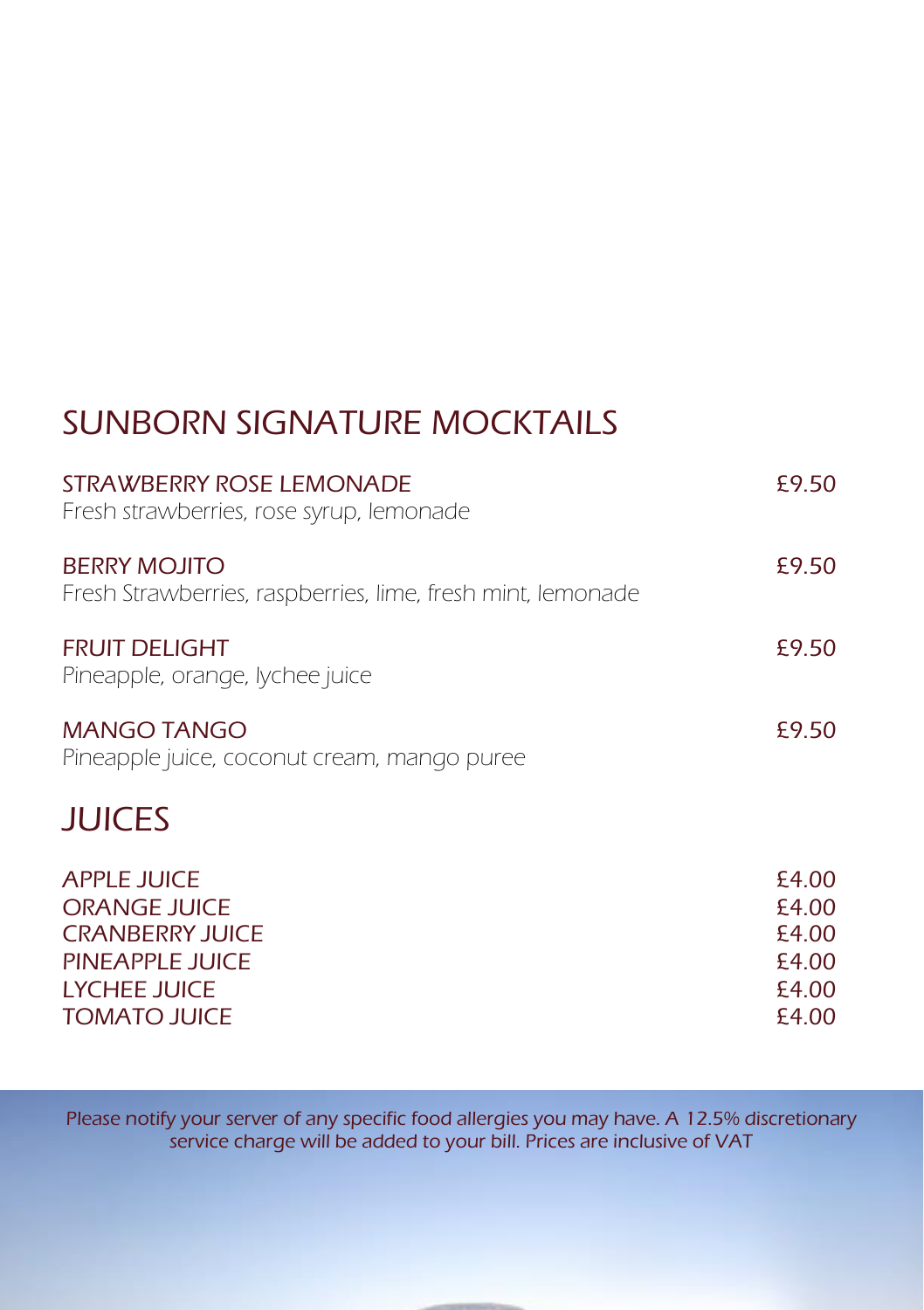## COFFEE AND TEA £4.50

| <b>ESPRESSO</b>      | ENGLISH BREAKFAST TEA |
|----------------------|-----------------------|
| <b>AMERICANO</b>     | <b>EARL GREY TEA</b>  |
| <b>CAPPUCCINO</b>    | JASMINE TEA           |
| LATTE                | <b>GREEN SENCHA</b>   |
| <b>HOT CHOCOLATE</b> | FRESH MINT TEA        |

## BEER AND CIDER SELECTION

| PERONI DRAUGHT BEER                   | Pint  | £8.50 |
|---------------------------------------|-------|-------|
| <b>ASAHI SUPER DRY, JAPAN</b>         | 330ML | £6.00 |
| PERONI NASTRO AZZURO, ITALY           | 330ML | £6.00 |
| <b>MEANTIME PALE ALE, LONDON</b>      | 330ML | £6.50 |
| <b>GUINNESS ORIGINAL, IRELAND</b>     | 330ML | £7.00 |
| PERONI LIBERA 0.0%, ITALY             | 330ML | £5.50 |
| REKORDERLIG PEAR CIDER                | 500ML | £7.50 |
| <b>REKORDERLIG WILD BERRIES CIDER</b> | 500ML | £7.50 |
| REKORDERLIG STRAWBERRIES AND LIME     | 500ML | £7.50 |

Please notify your server of any specific food allergies you may have. A 12.5% discretionary service charge will be added to your bill. Prices are inclusive of VAT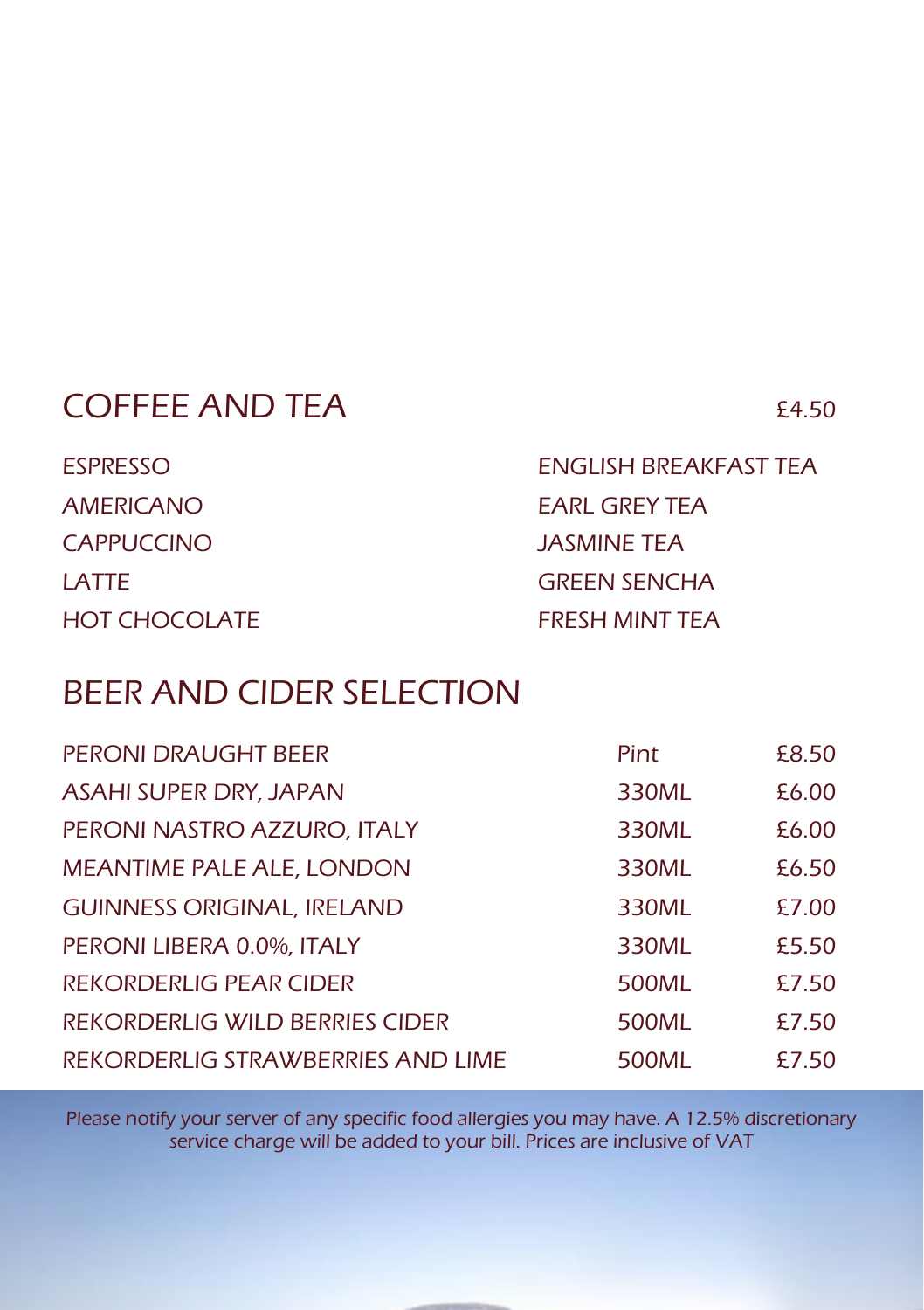| SINGLE MALT WHISKY                 | 50 <sub>ml</sub> |
|------------------------------------|------------------|
| <b>GLENFIDDICH 12 YEARS</b>        | £14.00           |
| <b>GLENLIVET FOUNDER'S RESERVE</b> | £14.00           |
| <b>GLENMORANGIE 10 YEARS</b>       | £15.00           |
| <b>TALISKER 10 YEARS</b>           | £15.50           |
| LAPHROAIG 10 YEARS                 | £17.00           |
| <b>OBAN 14 YEARS</b>               | £18.00           |
| <b>BLENDED WHISKY</b>              | 50 <sub>ml</sub> |
|                                    |                  |
| <b>JOHNNIE WALKER BLACK LABEL</b>  | £12.00           |
| <b>CHIVAS REGAL 12 YEARS</b>       | £16.00           |
| JOHNNIE WALKER GOLD LABEL          | £16.50           |
|                                    |                  |
| <b>IRISH WHISKEY</b>               | 50 <sub>ml</sub> |

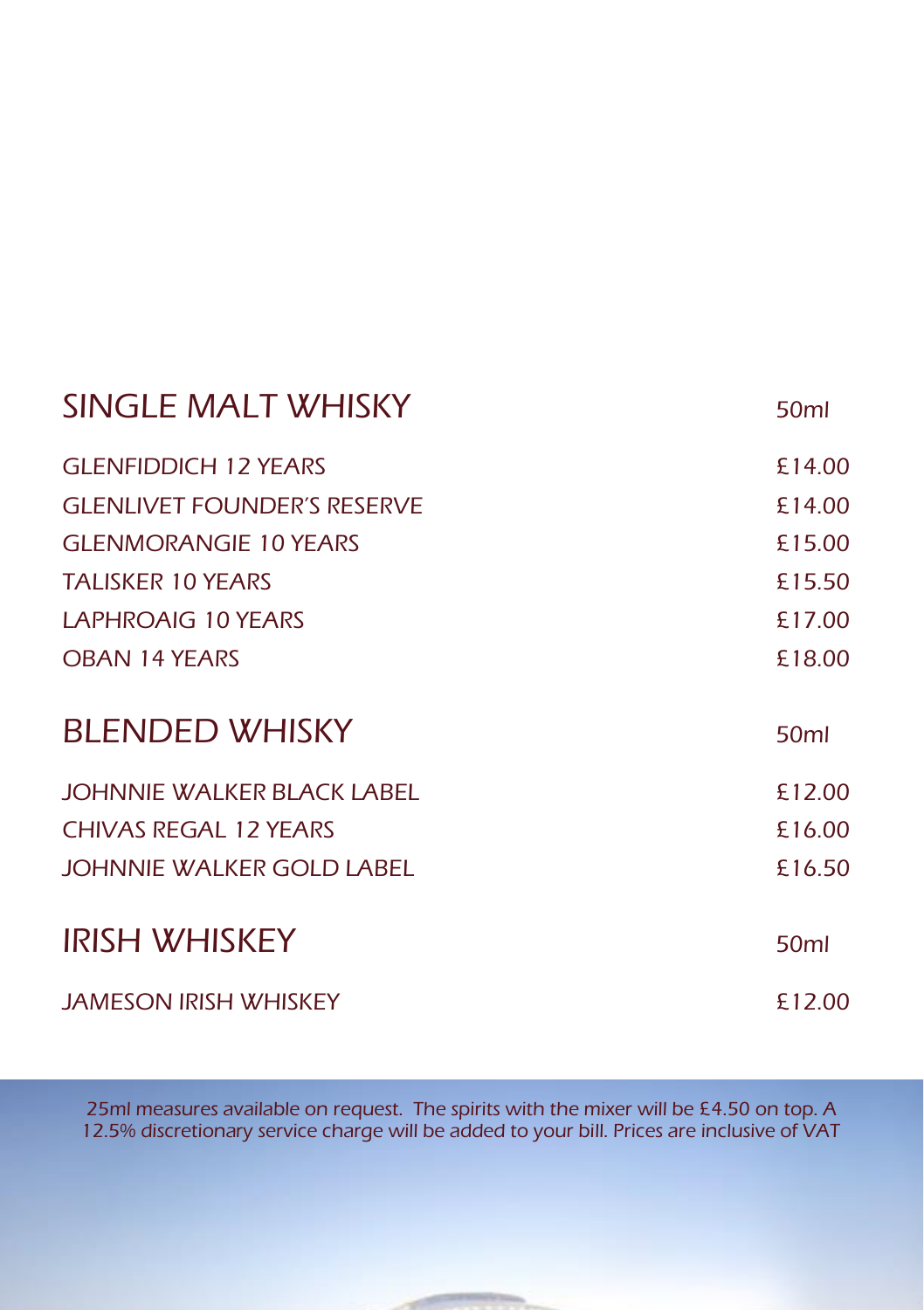| <b>AMERICAN WHISKEY</b>   | 50 <sub>ml</sub> |
|---------------------------|------------------|
| <b>JACK DANIELS</b>       | £12.00           |
| <b>BULLEIT BOURBON</b>    | £12.50           |
| <b>MAKERS MARK</b>        | £13.00           |
| <b>WOODFORD RESERVE</b>   | £14.50           |
| <b>VODKA</b>              | 50 <sub>ml</sub> |
| <b>ABSOLUT BLUE</b>       | £12.00           |
| <b>STOLICHNAYA</b>        | £12.00           |
| <b>CIROC</b>              | £12.50           |
| <b>BELVEDERE</b>          | £14.00           |
| <b>GREY GOOSE</b>         | £14.50           |
| <b>TEQUILA</b>            | 50 <sub>ml</sub> |
| <b>JOSE CUERVO GOLD</b>   | £12.00           |
| <b>JOSE CUERVO SILVER</b> | £12.00           |
| <b>PATRON SILVER</b>      | £16.50           |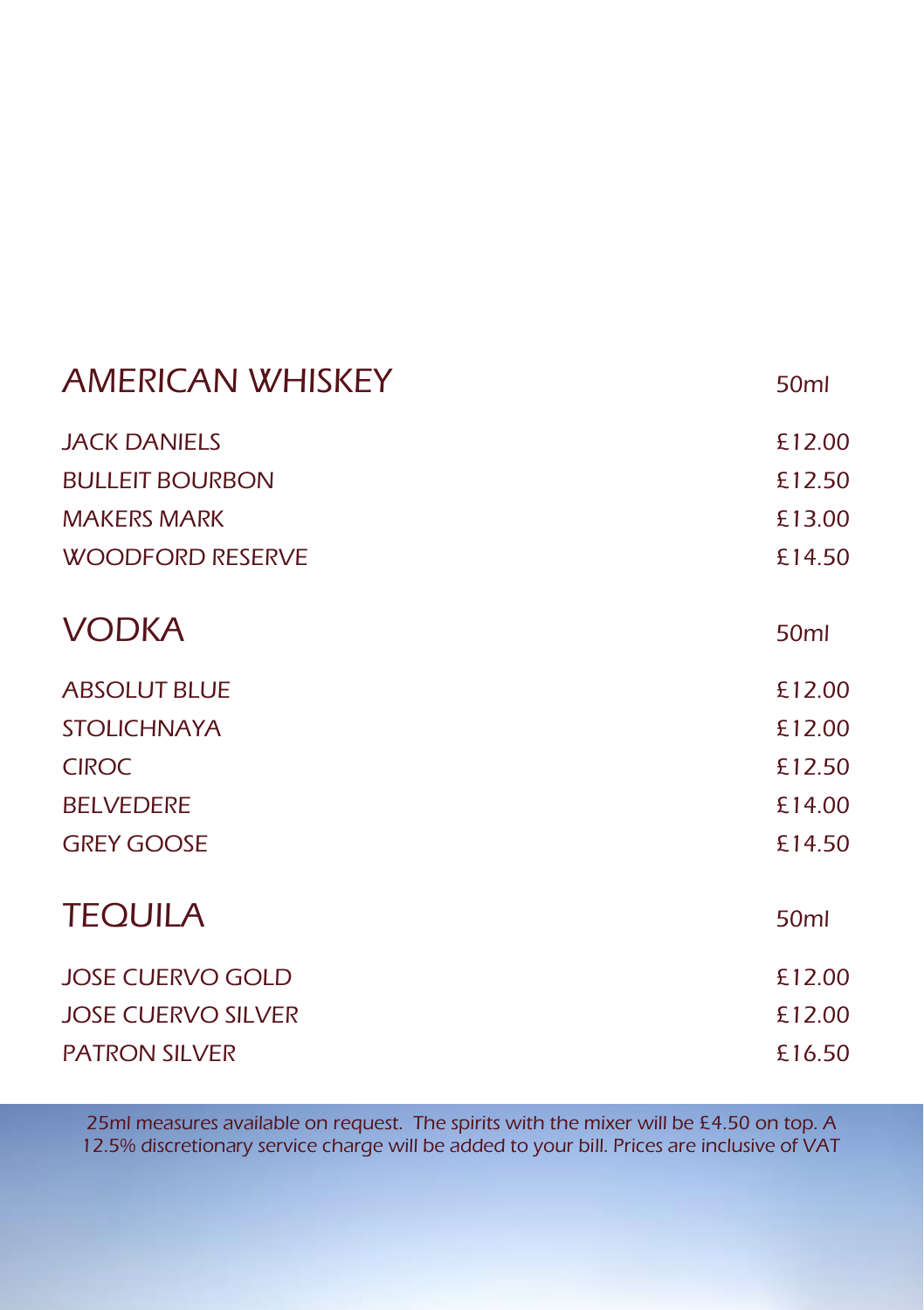| <b>LIQUEURS</b>                     | 50 <sub>ml</sub> |
|-------------------------------------|------------------|
| <b>AMARETTO DISARONNO</b>           | £10.00           |
| <b>AMARULA</b>                      | £10.00           |
| <b>BAILEYS IRISH CREAM</b>          | £10.00           |
| SOUTHERN COMFORT                    | £10.00           |
| <b>COINTREAU</b>                    | £10.00           |
| <b>TIA MARIA</b>                    | £10.00           |
| <b>JÄGERMEISTER</b>                 | £10.00           |
| <b>SAMBUCA</b>                      | £10.00           |
| <b>DRAMBUIE</b>                     | £10.00           |
| <b>COGNAC</b>                       | 50 <sub>ml</sub> |
| <b>HENNESSY VS</b>                  | £12.50           |
| <b>BOULARD CALVADOS PAYS D'AUGE</b> | £12.50           |
| <b>COURVOISIER VSOP</b>             | £17.00           |
| <b>HENNESSY XO</b>                  | £36.00           |
|                                     |                  |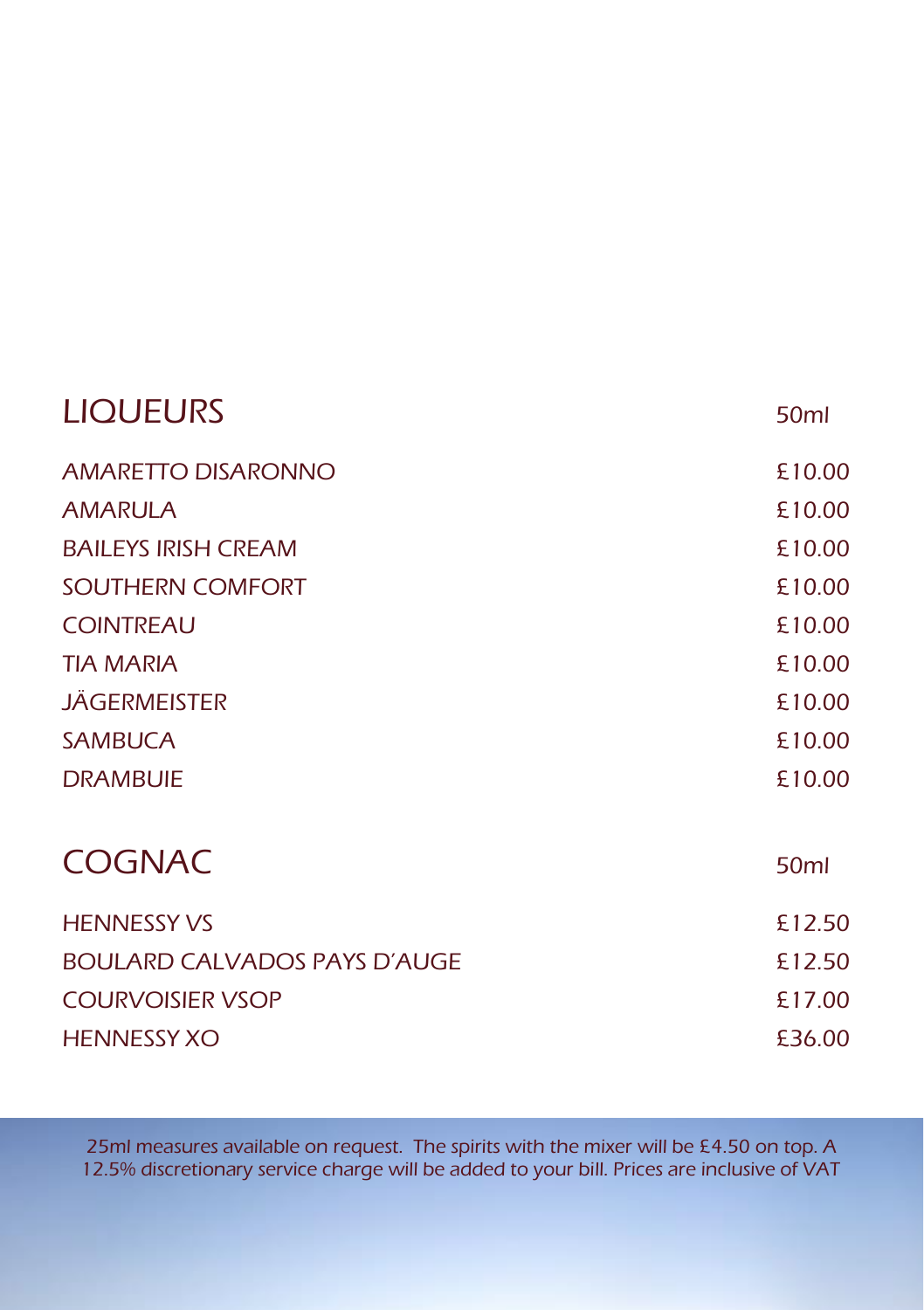| <b>RUM</b>                             | 50 <sub>ml</sub> |
|----------------------------------------|------------------|
| BACARDI CARTA BI ANCA                  | £12.00           |
| CAPTAIN MORGAN DARK                    | £12.00           |
| <b>CAPTAIN MORGAN SPICED</b>           | £12.00           |
| APPLETON ESTATE SIGNATURE BLEND        | £12.50           |
| <b>KRAKEN BLACK SPICED</b>             | £13.00           |
| HAVANA CLUB 7-YEAR-OLD                 | £15.00           |
| <b>FORTIFIED WINES</b>                 | 100ML            |
| PEDRO XIMÉNEZ                          | £8.50            |
| MANZANILLA LA GITANA                   | £8.50            |
| <b>GRAHAM'S FINE WHITE PORT</b>        | £10.50           |
| <b>QUINTA DO CRASTO FINEST RESERVE</b> | £11.00           |
| <b>TAYLOR'S FINE TAWNY PORT</b>        | £11.00           |